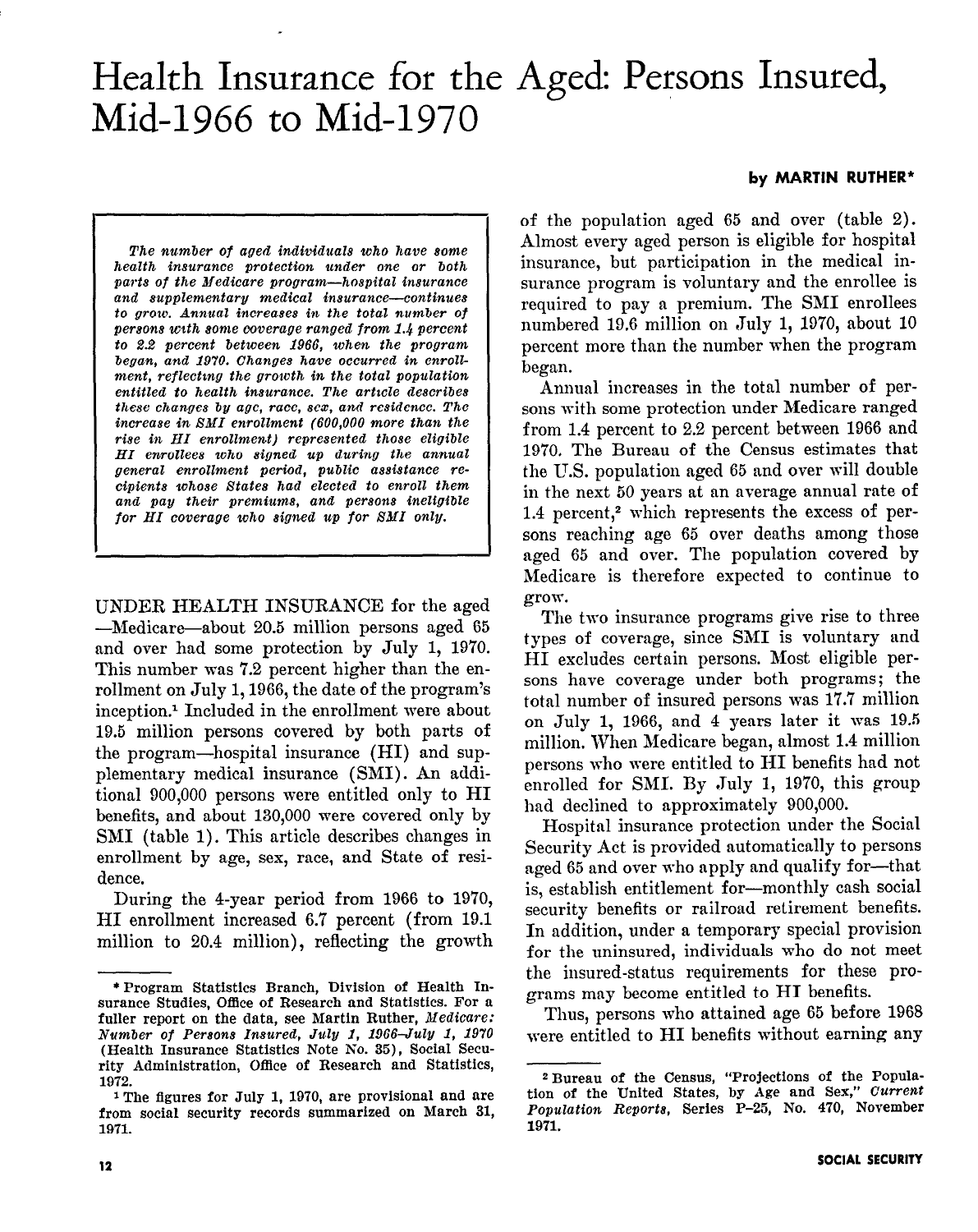quarters of coverage in work covered under the Social Security Act.<sup>3</sup> For those attaining age 65 in 1968 or later, at least 3 quarters of coverage are required for each calendar year after 1966 and before the year in which a person attains age 65. In the time period reported here, at least 3 quarters were required for those who reached age 65 in 1968, 6 quarters for those becoming 65 in 1969, and 9 quarters for persons attaining age 65 in 1970.

Active or retired Federal Government employees who are covered or eligible for coverage under the Federal Employees Health Benefits Act of 1959 are not entitled to HI benefits. From the start of the program they were eligible for SMI, and 26,000 of them enrolled for that program alone in 1966. By the end of the following year  $(\text{July } 1, 1967)$ , their number had risen less than 1,000. The quarters-of -coverage requirement that became effective in 1968 made an additions1 group ineligible for HI benefits. As the number of quarters of coverage required under the transitional insured-status provision rises, the number of persons enrolling for only SMI benefits is expected to grow.

# CHANGES IN POPULATION ENTITLED TO HI BENEFITS

Characteristics of the population enrolled under Medicare changed slightly as the total number coming under the program grew (table 3). The annual rates of change in enrollment figures-according to age, sex, race, and region of residence-are given for the years 1967 through 1970 in table 4.

#### Age and Sex

Because women live longer than men, they have represented an increasing proportion of persons entitled to HI benefits. Thus, from 1966 to 1970 the proportion of women among all those enrolled under HI grew from 57.4 percent to 58.2 percent. This change reflected primarly the relative growth in the number of women in the group aged 75 and over. Among those entitled to HI benefits in that group, the proportion that were women went from 60.1 percent to 61.8 percent, as the following figures show.

|                                                                                             | Percentage distribution of enrollment                                                       |                                                                              |                                                                                   |                                                                    |                                                                     |  |  |  |  |
|---------------------------------------------------------------------------------------------|---------------------------------------------------------------------------------------------|------------------------------------------------------------------------------|-----------------------------------------------------------------------------------|--------------------------------------------------------------------|---------------------------------------------------------------------|--|--|--|--|
| Age and sex                                                                                 | 1966                                                                                        | 1967                                                                         | 1968                                                                              | 1969                                                               | 1970                                                                |  |  |  |  |
| $65$ and over<br>Men<br>Women<br>Under 75<br>Men<br>Women<br>75 and over<br>Men<br>$W$ omen | 100 0<br>42<br>6<br>57<br>-4<br>100<br>0<br>2<br>44<br>55<br>8<br>100<br>0<br>39<br>Я<br>60 | 100 0<br>423<br>57.7<br>100 0<br>44<br>Ð<br>56 0<br>100 0<br>39<br>4<br>60 6 | 100 0<br>42 1<br>57<br>9<br>100<br>0<br>44 0<br>56<br>o<br>100 0<br>39<br>60<br>9 | 100 0<br>42 0<br>580<br>100 0<br>44<br>559<br>100 0<br>387<br>61 3 | 100.0<br>41.8<br>58 2<br>100 0<br>44<br>559<br>100 O<br>382<br>61.8 |  |  |  |  |

Between 1966 and 1970 the proportion of persons aged 75 and over rose 13 percent. Since the use of medical services increases with age, the growth of this age group has implications for the Medicare program-both for reimbursement and for type of service used.<sup>4</sup> The Bureau of the Census estimates that persons aged '75 and over will continue to represent a rising proportion of the population aged 65 and over until the mid- $1970's.^5$ 

The median age of enrollees was slightly higher in 1970-from 72.8 in 1966 to 73.0 in the later

<sup>4</sup> Social Security Administration, Office of Research and Statistics, Medicare: Health Ineurance for the Aged, 1967, Section 1: Summary, 1971.

6 Current Population Reports, op. cit.

TABLE l.-Medicare enrollment and annual percentage change, by type of coverage, 1966-70

| Type of coverage                                                                                                                                                                                                                                                                       | 1966                                                | 1967                                                                  | 1968                                                | 1969                                              | 1970                                                                       |  |  |  |
|----------------------------------------------------------------------------------------------------------------------------------------------------------------------------------------------------------------------------------------------------------------------------------------|-----------------------------------------------------|-----------------------------------------------------------------------|-----------------------------------------------------|---------------------------------------------------|----------------------------------------------------------------------------|--|--|--|
|                                                                                                                                                                                                                                                                                        | Enrollment (in thousands)                           |                                                                       |                                                     |                                                   |                                                                            |  |  |  |
| Hospital insurance and/or<br>supplementary medical<br>insurance.<br>Hospital insurance (HI)<br>Supplementary medical in-<br>surance (SMI).<br>Hospital insurance and supple-<br>mentary medical insurance.<br>Hospital insurance only.<br>Supplementary medical insur-<br>ance only.   | 19.109<br>19.082<br>17,736<br>17,710<br>1.373<br>26 | 19.521<br>19.494<br>17.893<br>17.866<br>1,628<br>27                   | 19,821<br>19.770<br>18,805<br>18,754<br>1.016<br>51 | 20.103<br>20.014<br>19,195<br>19,107<br>908<br>88 | 20.491<br>20.361<br>19,584<br>19.455<br>907<br>130                         |  |  |  |
|                                                                                                                                                                                                                                                                                        | Annual percentage change                            |                                                                       |                                                     |                                                   |                                                                            |  |  |  |
| Hospital insurance and/or<br>supplementary medical in-<br>surance<br>Hospital insurance (HI).<br>Supplementary medical insur-<br>ance (SMI).<br>Hospital insurance and supple-<br>mentary medical insurance.<br>Hospital insurance only.<br>Supplementary medical insur-<br>ance only. |                                                     | $\begin{smallmatrix}2&2\2&2\end{smallmatrix}$<br>٥<br>9<br>186<br>2.7 | 15<br>ī4<br>51<br>0<br>5<br>-37 6<br>88 2           | 1.4<br>1.2<br>21<br>19<br>$-106$<br>733           | $\begin{array}{c} 1 & 9 \\ 1 & 7 \end{array}$<br>20<br>1.8<br>$-.1$<br>469 |  |  |  |

<sup>3</sup> For definitions of quarters of coverage, see Social Security Administration, Social Security Handbook, 4th edition, 1969.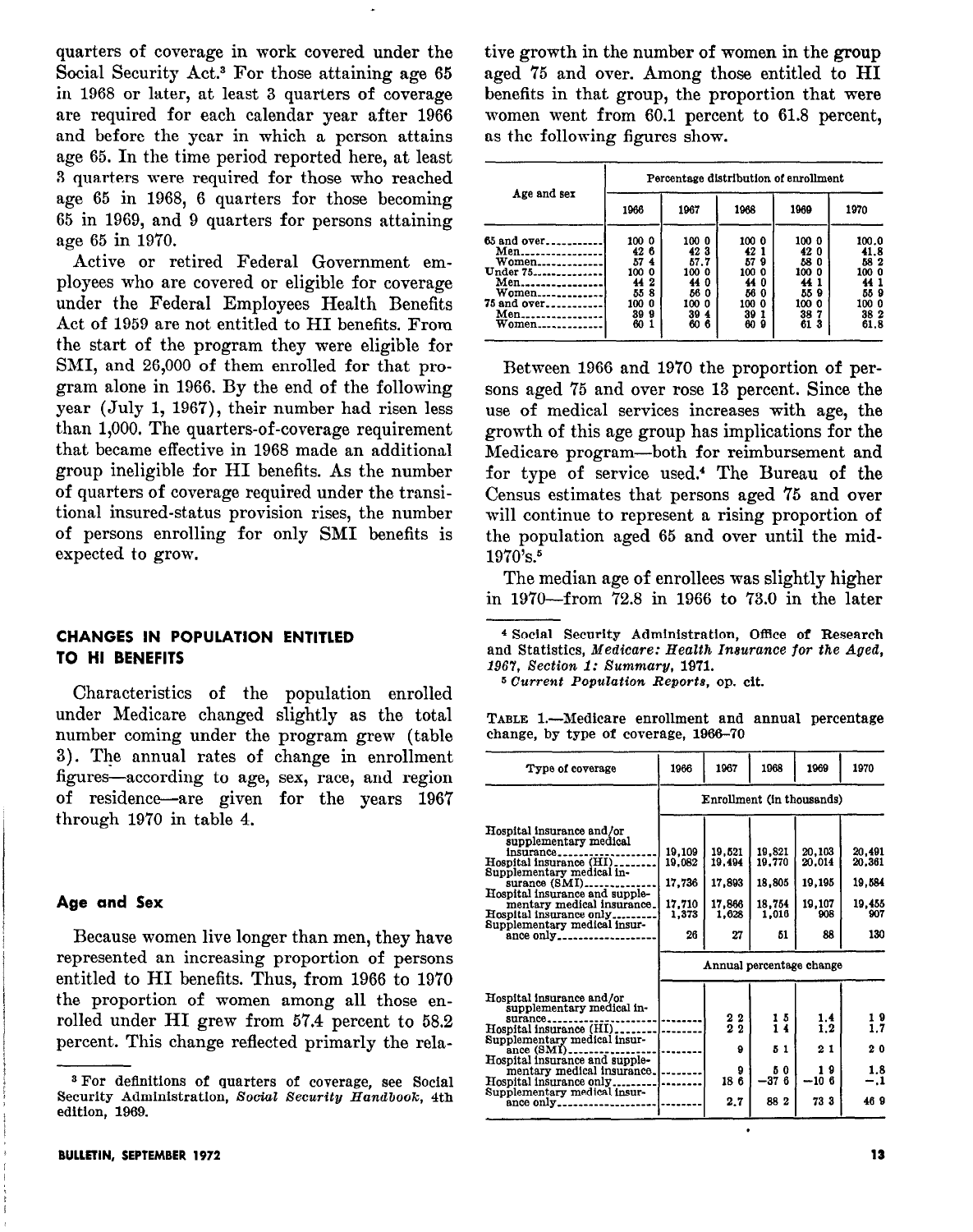| State of residence | Aged 65<br>and over                                                                                                                                   | Aged<br>65-69                                                                                                                                 | Aged<br>$70 - 74$                                                                                                                            | Aged<br>$75 - 79$                                                                                                                           | Aged<br>80-84                                                                                                                           | Aged 85<br>and over                                                                                                                 |
|--------------------|-------------------------------------------------------------------------------------------------------------------------------------------------------|-----------------------------------------------------------------------------------------------------------------------------------------------|----------------------------------------------------------------------------------------------------------------------------------------------|---------------------------------------------------------------------------------------------------------------------------------------------|-----------------------------------------------------------------------------------------------------------------------------------------|-------------------------------------------------------------------------------------------------------------------------------------|
|                    | 20.361.149                                                                                                                                            | 6.778.831                                                                                                                                     | 5.537.326                                                                                                                                    | 4.139.600                                                                                                                                   | 2.438.234                                                                                                                               | 1,467,158                                                                                                                           |
|                    | 20,014,664                                                                                                                                            | 6,672,111                                                                                                                                     | 5,440,691                                                                                                                                    | 4,067,150                                                                                                                                   | 2,393,680                                                                                                                               | 1,441,032                                                                                                                           |
|                    | 325.943                                                                                                                                               | 112,821                                                                                                                                       | 88.498                                                                                                                                       | 63,524                                                                                                                                      | 37,202                                                                                                                                  | 23,898                                                                                                                              |
|                    | 6,614                                                                                                                                                 | 2,854                                                                                                                                         | 1,664                                                                                                                                        | 1,048                                                                                                                                       | 620                                                                                                                                     | 428                                                                                                                                 |
|                    | 158,052                                                                                                                                               | 59,121                                                                                                                                        | 44.793                                                                                                                                       | 30.126                                                                                                                                      | 15.529                                                                                                                                  | 8,483                                                                                                                               |
|                    | 236,961                                                                                                                                               | 80,425                                                                                                                                        | 62,340                                                                                                                                       | 48,476                                                                                                                                      | 27,751                                                                                                                                  | 17,969                                                                                                                              |
|                    | 1,788,185                                                                                                                                             | 593,230                                                                                                                                       | 482,795                                                                                                                                      | 360,007                                                                                                                                     | 217,623                                                                                                                                 | 134,530                                                                                                                             |
|                    | 188,547                                                                                                                                               | 60,349                                                                                                                                        | 49,418                                                                                                                                       | 38,767                                                                                                                                      | 24,223                                                                                                                                  | 15,790                                                                                                                              |
|                    | 287,524                                                                                                                                               | 93,039                                                                                                                                        | 76,401                                                                                                                                       | 60,724                                                                                                                                      | 35,944                                                                                                                                  | 21,416                                                                                                                              |
|                    | 44.981                                                                                                                                                | 15.049                                                                                                                                        | 12,362                                                                                                                                       | 9,075                                                                                                                                       | 5,285                                                                                                                                   | 3,210                                                                                                                               |
|                    | 65,869                                                                                                                                                | 20,151                                                                                                                                        | 18,429                                                                                                                                       | 13,725                                                                                                                                      | 8,262                                                                                                                                   | 5,302                                                                                                                               |
|                    | 931,030                                                                                                                                               | 326,150                                                                                                                                       | 270,393                                                                                                                                      | 187,146                                                                                                                                     | 96,841                                                                                                                                  | 50,500                                                                                                                              |
|                    | 365.099                                                                                                                                               | 126,079                                                                                                                                       | 100.626                                                                                                                                      | 71,471                                                                                                                                      | 41,122                                                                                                                                  | 25,801                                                                                                                              |
|                    | 44,737                                                                                                                                                | 17,070                                                                                                                                        | 12,383                                                                                                                                       | 7,596                                                                                                                                       | 4,900                                                                                                                                   | 2,788                                                                                                                               |
|                    | 69.034                                                                                                                                                | 22.994                                                                                                                                        | 17,872                                                                                                                                       | 13,974                                                                                                                                      | 8,812                                                                                                                                   | 5,382                                                                                                                               |
|                    | 1.094.099                                                                                                                                             | 360.697                                                                                                                                       | 294,825                                                                                                                                      | 227,179                                                                                                                                     | 134.003                                                                                                                                 | 77,395                                                                                                                              |
|                    | 494.371                                                                                                                                               | 163,330                                                                                                                                       | 132.242                                                                                                                                      | 99,874                                                                                                                                      | 61,114                                                                                                                                  | 37,811                                                                                                                              |
|                    | 353.963                                                                                                                                               | 107.110                                                                                                                                       | 93.244                                                                                                                                       | 75.111                                                                                                                                      | 47,610                                                                                                                                  | 30,888                                                                                                                              |
|                    | 267,525                                                                                                                                               | 82,699                                                                                                                                        | 70,072                                                                                                                                       | 55,861                                                                                                                                      | 35,558                                                                                                                                  | 23,335                                                                                                                              |
|                    | 339,622                                                                                                                                               | 111,940                                                                                                                                       | 92,202                                                                                                                                       | 68,528                                                                                                                                      | 41,314                                                                                                                                  | 25,638                                                                                                                              |
|                    | 303.540                                                                                                                                               | 104,953                                                                                                                                       | 83,892                                                                                                                                       | 59,052                                                                                                                                      | 33.076                                                                                                                                  | 22,567                                                                                                                              |
|                    | 119,740                                                                                                                                               | 38,536                                                                                                                                        | 32,202                                                                                                                                       | 24,310                                                                                                                                      | 14,687                                                                                                                                  | 10,005                                                                                                                              |
|                    | 291.436                                                                                                                                               | 101.011                                                                                                                                       | 80,284                                                                                                                                       | 57,570                                                                                                                                      | 32.976                                                                                                                                  |                                                                                                                                     |
|                    | 631.502                                                                                                                                               | 196,352                                                                                                                                       | 169,754                                                                                                                                      | 133,262                                                                                                                                     | 81,200                                                                                                                                  | 19,595<br>50,934<br>50,670                                                                                                          |
|                    | 764,495                                                                                                                                               | 260,769                                                                                                                                       | 206.663                                                                                                                                      | 156,645                                                                                                                                     | 89.748                                                                                                                                  |                                                                                                                                     |
|                    | 412,762                                                                                                                                               | 128,599                                                                                                                                       |                                                                                                                                              |                                                                                                                                             | 53,352                                                                                                                                  | 32.648                                                                                                                              |
|                    | 223,901                                                                                                                                               | 74,000                                                                                                                                        | 110,774<br>60,786                                                                                                                            | 87,389<br>44,735                                                                                                                            | 25,986                                                                                                                                  | 18,394                                                                                                                              |
|                    | 558,619                                                                                                                                               | 181,003                                                                                                                                       | 148,248                                                                                                                                      | 114,641                                                                                                                                     | 70,246                                                                                                                                  | 44.481                                                                                                                              |
|                    | 69,700<br>183,942<br>31,471<br>81,619<br>692,668<br>72,879<br>1,961,981<br>415,597<br>67,623<br>995.104<br>295,848<br>226,423<br>1,273,057<br>104.678 | 21,868<br>55,401<br>12,582<br>26,677<br>232,995<br>25,836<br>651,886<br>148.158<br>21,590<br>323,618<br>98,580<br>74.445<br>424,965<br>34,289 | 17.052<br>48,954<br>8,624<br>22,052<br>192,028<br>19,618<br>543,049<br>115,622<br>17,820<br>268,104<br>78,305<br>60,302<br>347,525<br>28,450 | 14,640<br>39,338<br>5,562<br>16,564<br>142,067<br>14,325<br>404,338<br>80,426<br>13,799<br>206,159<br>59,412<br>45,675<br>261,870<br>21,647 | 10.217<br>24,758<br>3.018<br>9,930<br>81,082<br>8.221<br>232,926<br>44,567<br>8,880<br>123,109<br>35,883<br>28,517<br>151,846<br>12,647 | 5.923<br>15,491<br>1,685<br>6,396<br>44,496<br>4,879<br>129,782<br>26.824<br>5,534<br>74,114<br>23,668<br>17,484<br>86,851<br>7,645 |
|                    | 193,124                                                                                                                                               | 68,692                                                                                                                                        | 54,147                                                                                                                                       | 37,684                                                                                                                                      | 20,455                                                                                                                                  | 12,146                                                                                                                              |
|                    | 81.178                                                                                                                                                | 24,606                                                                                                                                        | 21,833                                                                                                                                       | 17,161                                                                                                                                      | 10,914                                                                                                                                  | 6,664                                                                                                                               |
|                    | 386.066                                                                                                                                               | 132.817                                                                                                                                       | 105,293                                                                                                                                      | 76.225                                                                                                                                      | 44.259                                                                                                                                  | 27.472                                                                                                                              |
|                    | 984.531                                                                                                                                               | 342,887                                                                                                                                       | 267,238                                                                                                                                      | 193,001                                                                                                                                     | 111,695                                                                                                                                 | 69,710                                                                                                                              |
|                    | 77,306                                                                                                                                                | 26,770                                                                                                                                        | 20,804                                                                                                                                       | 15,204                                                                                                                                      | 9,202                                                                                                                                   | 5,326                                                                                                                               |
|                    | 49,558                                                                                                                                                | 16,069                                                                                                                                        | 13,085                                                                                                                                       | 10,006                                                                                                                                      | 6,185                                                                                                                                   | 4,213                                                                                                                               |
|                    | 364.300                                                                                                                                               | 124,931                                                                                                                                       | 100,234                                                                                                                                      | 71.910                                                                                                                                      | 41.634                                                                                                                                  | 25,591                                                                                                                              |
|                    | 322,986                                                                                                                                               | 105,514                                                                                                                                       | 83,963                                                                                                                                       | 65,434                                                                                                                                      | 41.652                                                                                                                                  | 26,423                                                                                                                              |
|                    | 198.603                                                                                                                                               | 66,659                                                                                                                                        | 54,658                                                                                                                                       | 39,070                                                                                                                                      | 23,387                                                                                                                                  | 14,829                                                                                                                              |
|                    | 476.442                                                                                                                                               | 155,755                                                                                                                                       | 128.610                                                                                                                                      | 98.023                                                                                                                                      | 58,946                                                                                                                                  | 35,108                                                                                                                              |
|                    | 30,955                                                                                                                                                | 10,177                                                                                                                                        | 8,335                                                                                                                                        | 6,411                                                                                                                                       | 3,850                                                                                                                                   | 2,182                                                                                                                               |
|                    | 8.874                                                                                                                                                 | 4,013                                                                                                                                         | 1,824                                                                                                                                        | 1.383                                                                                                                                       | 916                                                                                                                                     | 738                                                                                                                                 |
| Other areas        |                                                                                                                                                       |                                                                                                                                               |                                                                                                                                              |                                                                                                                                             |                                                                                                                                         |                                                                                                                                     |
| Guam               | 1,313                                                                                                                                                 | 431                                                                                                                                           | 402                                                                                                                                          | 297                                                                                                                                         | 114                                                                                                                                     | 69                                                                                                                                  |
|                    | 173.637                                                                                                                                               | 54,315                                                                                                                                        | 45,567                                                                                                                                       | 34,304                                                                                                                                      | 22,678                                                                                                                                  | 16,773                                                                                                                              |
|                    | 2.964                                                                                                                                                 | 976                                                                                                                                           | 762                                                                                                                                          | 602                                                                                                                                         | 370                                                                                                                                     | 254                                                                                                                                 |
|                    | 581                                                                                                                                                   | 227                                                                                                                                           | 186                                                                                                                                          | 76                                                                                                                                          | 58                                                                                                                                      | 34                                                                                                                                  |
|                    | 167,990                                                                                                                                               | 50,771                                                                                                                                        | 49,718                                                                                                                                       | 37,171                                                                                                                                      | 21,334                                                                                                                                  | 8,996                                                                                                                               |

year. The median age of women was about a year more than that of men in 1970, and the median for the white enrollees was greater than that for all other races by less than a year. The changes in median ages since 1966 were small for the sex and race groups.

(table 4). As a result, the ratio of persons of all other races to the total enrollment rose slightly, and that of the white population remained virtually unchanged. The proportion of persons with race recorded as unknown declined slightly. The percentage distribution of HI enrollment by race follows:

#### 1966 1967 1968 1969 1970 Race Total percent. 100 0 100 0  $100<sub>0</sub>$ 100 0 100 0  $\begin{array}{r} 893 \ 761 \ 31 \end{array}$  $\begin{array}{c}\n 89 \overline{)2} \\
7 \overline{)7} \\
3 \overline{)1}\n \end{array}$  $\begin{array}{c}\n 89 \quad 2 \\
7 \quad 7 \\
3 \quad 1\n \end{array}$  $\begin{array}{r} 89.2 \\ 7.8 \\ 3.0 \end{array}$ 89 3 White.............. All other races.......  $\begin{array}{c} 79 \\ 28 \end{array}$ Race unknown......

# Race

Enrollment of the white population increased at a slower rate than that of all other races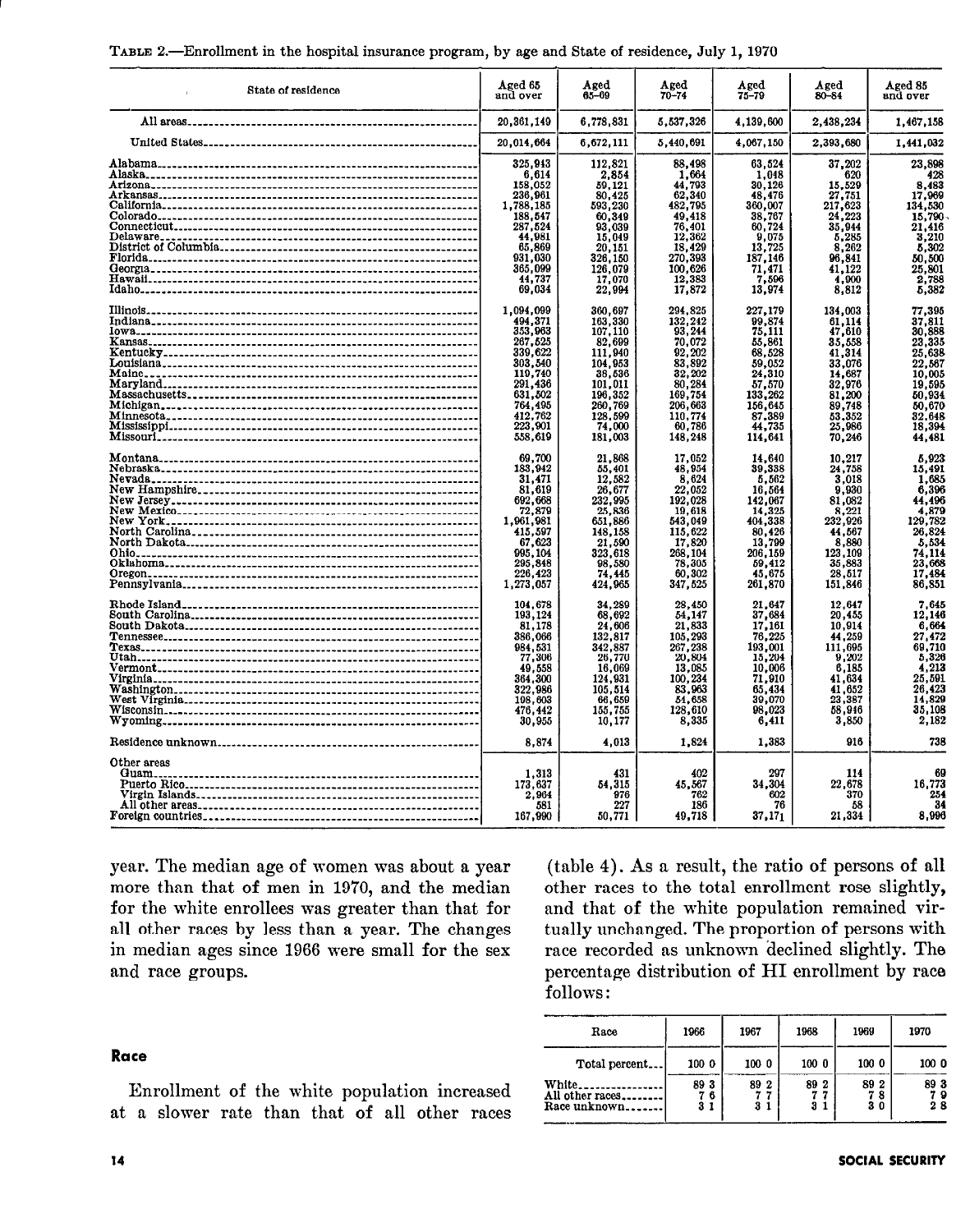TABLE 3.-Medicare enrollment, by age, sex, race, and area of residence, 1966-70

|  | In thousands |  |
|--|--------------|--|
|--|--------------|--|

| Age, sex, race, and area<br>of residence                                                                                                                                                                                          | 1966                                       | 1967                                       | 1968                                       | 1969                                       | 1970                                       |  |  |
|-----------------------------------------------------------------------------------------------------------------------------------------------------------------------------------------------------------------------------------|--------------------------------------------|--------------------------------------------|--------------------------------------------|--------------------------------------------|--------------------------------------------|--|--|
|                                                                                                                                                                                                                                   |                                            |                                            | Hospital insurance                         |                                            |                                            |  |  |
| Total enrollment                                                                                                                                                                                                                  | 19,082                                     | 19,494                                     | 19.770                                     | 20.014                                     | 20,361                                     |  |  |
| Age.<br>Under 75<br>75 and over___________________<br>Sex<br>Men<br>Women<br>Race<br>White________________________<br>All other races<br>Race unknown<br>Region<br>United States 1<br>Northeast<br>North Central<br>South<br>West | 11,990<br>7.092                            | 12.116<br>7.378                            | 12.158<br>7.611                            | 12,195<br>7.819                            | 12,316<br>8,045                            |  |  |
|                                                                                                                                                                                                                                   | 8,133<br>10,950                            | 8,243<br>11,251                            | 8,318<br>11,452                            | 8,396<br>11,618                            | 8.507<br>11.855                            |  |  |
|                                                                                                                                                                                                                                   | 17,042<br>1.445<br>596                     | 17,385<br>1.496<br>613                     | 17,632<br>1,525<br>613                     | 17.859<br>1,558<br>597                     | 18,187<br>1.608<br>566                     |  |  |
|                                                                                                                                                                                                                                   | 18,798<br>5,021<br>5.548<br>5.402<br>2,813 | 19,189<br>5.082<br>5,621<br>5,584<br>2,893 | 19.458<br>5,130<br>5.671<br>5.694<br>2.953 | 19.684<br>5,156<br>5,699<br>5,807<br>3,014 | 20,015<br>5,202<br>5,750<br>5.966<br>3,087 |  |  |
|                                                                                                                                                                                                                                   |                                            |                                            | Medical insurance                          |                                            |                                            |  |  |
| Total enrollment                                                                                                                                                                                                                  | 17.736                                     | 17.893                                     | 18.805                                     | 19.195                                     | 19,584                                     |  |  |
| Age<br>Under 75 <sub>-----------------------</sub><br>75 and over<br>Sex                                                                                                                                                          | 11.186<br>6,550                            | 11.114<br>6.779                            | 11.561<br>7.244                            | 11.705<br>7.490                            | 11.873<br>7.711                            |  |  |
| Men<br>Women<br>Race <sup>-</sup>                                                                                                                                                                                                 | 7.534<br>10.202                            | 7.547<br>10,346                            | 7.878<br>10.927                            | 8.010<br>11,185                            | 8.132<br>11.452                            |  |  |
| White _________________________<br>All other races<br>Race unknown<br>Region<br>United States '<br>Northeast<br>North Central<br>South<br>West_______________________                                                             | 15,938<br>1.264<br>534                     | 16.124<br>1.245<br>524                     | 16.877<br>1,368<br>560                     | 17,229<br>1,406<br>560                     | 17.576<br>1,472<br>537                     |  |  |
|                                                                                                                                                                                                                                   | 17,626<br>4,782<br>5.172<br>5,012<br>2.653 | 17,781<br>4,796<br>5.186<br>5.076<br>2,718 | 18,693<br>4,959<br>5.453<br>5.425<br>2,851 | 19,075<br>5,015<br>5.535<br>5,589<br>2,933 | 19,459<br>5.062<br>5.594<br>5,786<br>3.012 |  |  |

<sup>1</sup> Consists of 50 States, District of Columbia, and residence unknown

#### Geographic Changes

The beneficiary population of an area is determined not only by the number of people aging into the program and the number of deaths among persons aged 65 and over but also by the interstate migration of Medicare beneficiaries. There is evidence that about 1 percent of these persons migrate in a year, chiefly from the Northeast and North Central States to the South and to Western States.<sup>6</sup>

All four regions showed annual increases from 1966 to 1970 in the number of persons entitled to HI benefits. The South had the largest numerical growth (609,000) and the highest relative increase (11.3 percent). Next was the West with an enrollment gain of 290,000 or 10.3 percent. The North Central and Northeastern States had smaller increases -4.1 percent and 4.0 percent, respectively. As a result of these differences in enrollment growth, the South succeeded the North Central States as the most populous region with respect to persons aged 65 and over.

Every State had some increase in enrollment between 1966 and 1970 (table 5). The largest numerical rise was in Florida, where the Medicare population grew by 44,000 a year. Most of this growth probably came from the Northeast and North Central States.

For the six States with nearly 1 million or more enrollees in 1966, the 4-year growth was as follows: Texas, 10.6 percent, and California, 9.4 percent (both above the national average of 6.5 percent); Pennsylvania, 3.5 percent; New York, 3.1 percent; Ohio, 3.0 percent; and Illinois, 2.8 percent.

The States with smallest 4-year growth in

TABLE 4.-Annual percentage change in Medicare enrollment, by age, sex, race, and area of residence, 1966-70

| Age, sex, race, and area<br>of residence                                                                                                             | 1967                                              | 1968                                 | 1969                               | 1970                                      |
|------------------------------------------------------------------------------------------------------------------------------------------------------|---------------------------------------------------|--------------------------------------|------------------------------------|-------------------------------------------|
|                                                                                                                                                      |                                                   |                                      | Hospital insurance                 |                                           |
| Total enrollment                                                                                                                                     | 2 <sub>2</sub>                                    | 1.4                                  | 1.2                                | 17                                        |
| Age <sup>-</sup><br>75 and over<br>Sex                                                                                                               | 10<br>40                                          | .4<br>$3.\bar{2}$                    | .3<br>27                           | 1.0<br>2.9                                |
| Men <sub>----------------------------</sub><br>Women<br>Race.                                                                                        | 1.4<br>28                                         | 9<br>18                              | .9<br>1.5                          | 1.3<br>20                                 |
| White<br>All other races<br>Race unknown                                                                                                             | 20<br>35<br>28                                    | 1.4<br>1.9<br>$\cdot$                | 1.3<br>$\frac{2}{2}$ $\frac{2}{7}$ | 18<br>$3.\overline{2}$<br>$-51$           |
| Region·<br>United States $1$<br>Northeast<br>North Central<br>South<br>West                                                                          | 21<br>1.2<br>1.3<br>3 <sub>4</sub><br>29          | 14<br>9<br>9<br>20<br>20             | 1.2<br>.5<br>.5<br>2.0<br>21       | 1.7<br>9.<br>9<br>$\frac{2.7}{2.4}$       |
|                                                                                                                                                      |                                                   |                                      | Medical insurance                  |                                           |
| Total enrollment                                                                                                                                     | 09                                                | 51                                   | 21                                 | 20                                        |
| Age.<br>Under 75<br>75 and over<br>Sex                                                                                                               | - 6<br>3 <sub>5</sub>                             | 40<br>69                             | 12<br>34                           | 14<br>3.0                                 |
| Men<br>Women<br>Race                                                                                                                                 | 2<br>1.4                                          | 44<br>66                             | 1.7<br>24                          | 15<br>24                                  |
| White<br>All other races<br>Race unknown                                                                                                             | 12<br>$-15$<br>$-\bar{1}.8$                       | 47<br>99<br>68                       | 21<br>28<br>$\bf{a}$               | 20<br>47<br>-40                           |
| Region:<br>United States $1$ ,<br>$North east$ <sub>--------------------</sub><br>North Central<br>South<br>West <sub>------------------------</sub> | .9<br>$\cdot$ 3<br>$_{\rm \bullet}$ 3<br>13<br>24 | 51<br>$\bar{3}$ 4<br>51<br>6,9<br>49 | 20<br>1.1<br>15<br>30<br>29        | 20<br>1 <sub>0</sub><br>1.1<br>3.5<br>2.7 |

<sup>1</sup> Consists of 50 States, District of Columbia, and residence unknown

<sup>2</sup> Less than 0 05 percent.

<sup>&</sup>lt;sup>6</sup> See William J. Nelson, Interstate Migration of Aged Beneficiaries (Research and Statistics Note No. 3). Social Security Administration, Office of Research and Statistics, 1970 This ratio is based on data including only those aged beneficiaries receiving benefits on June 30, 1967. Similar unpublished data as of June 30, 1970. show the same migration patterns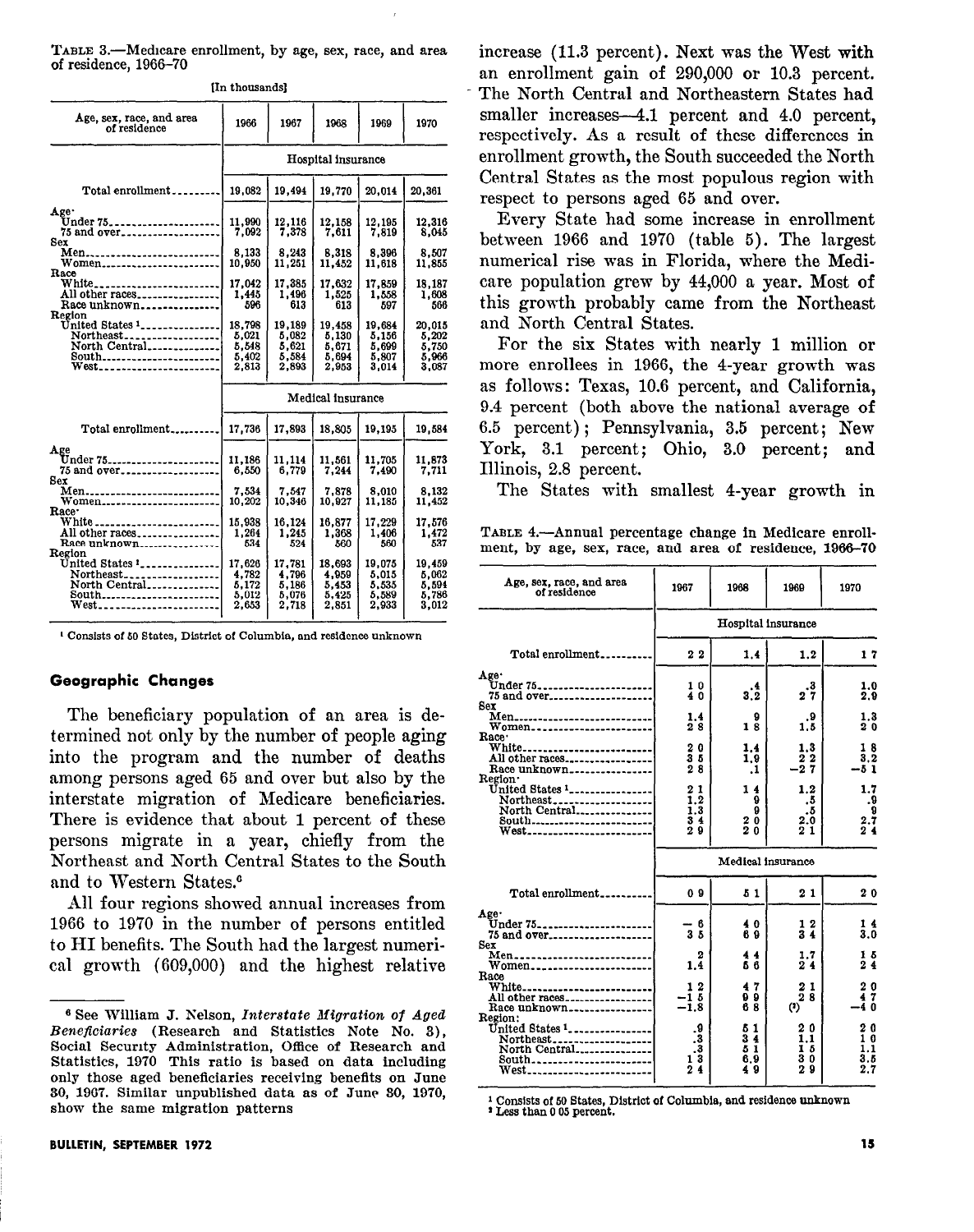TABLE 5.—Enrollment in the hospital insurance program and annual percentage change, by region, division, and State, 1966-70

|                                                                                                                                                                                                                                                                 |                                                                                                                 | Number of persons                                                                                               |                                                                                                                 |                                                                                                                 |                                                                                                                 |                                                                                                     |                                                                                   | Annual percentage change                                                                            |                                                                                                     |  |
|-----------------------------------------------------------------------------------------------------------------------------------------------------------------------------------------------------------------------------------------------------------------|-----------------------------------------------------------------------------------------------------------------|-----------------------------------------------------------------------------------------------------------------|-----------------------------------------------------------------------------------------------------------------|-----------------------------------------------------------------------------------------------------------------|-----------------------------------------------------------------------------------------------------------------|-----------------------------------------------------------------------------------------------------|-----------------------------------------------------------------------------------|-----------------------------------------------------------------------------------------------------|-----------------------------------------------------------------------------------------------------|--|
| Area of residence                                                                                                                                                                                                                                               | 1966                                                                                                            | 1967                                                                                                            | 1968                                                                                                            | 1969                                                                                                            | 1970                                                                                                            | 1967                                                                                                | 1968                                                                              | 1969                                                                                                | 1970                                                                                                |  |
| All areas                                                                                                                                                                                                                                                       | 19,082                                                                                                          | 19,494                                                                                                          | 19,770                                                                                                          | 20,014                                                                                                          | 20.3.61                                                                                                         | 22                                                                                                  | 14                                                                                | 1.2                                                                                                 | 17                                                                                                  |  |
| United States <sup>1</sup>                                                                                                                                                                                                                                      | 18,798                                                                                                          | 19,189                                                                                                          | 19,458                                                                                                          | 19,684                                                                                                          | 20,015                                                                                                          | 2.1                                                                                                 | 1.4                                                                               | 1 <sub>2</sub>                                                                                      | 1.7                                                                                                 |  |
| Regions <sup>.</sup><br>Northeast<br>North Central<br>Divisions <sup>.</sup><br>New England<br>Middle Atlantic___________________________<br>East North Central<br>West North Central<br>South Atlantic<br>East South Central<br>West South Central<br>Mountain | 5.021<br>5,548<br>5,402<br>2.813<br>1,233<br>3.788<br>3,685<br>1,862<br>2.544<br>1.190<br>1,667<br>623<br>2,190 | 5.082<br>5,621<br>5,584<br>2.893<br>1,248<br>3.883<br>3,732<br>1,889<br>2.644<br>1,221<br>1.719<br>644<br>2.250 | 5.130<br>5,671<br>5,694<br>2,953<br>1,256<br>3.833<br>3,767<br>1,904<br>2.705<br>1,238<br>1,751<br>658<br>2.295 | 5.156<br>5,699<br>5,807<br>3,014<br>1.263<br>3,893<br>3.788<br>1,911<br>2,776<br>1,251<br>1,779<br>676<br>2.338 | 5,202<br>5,750<br>5,966<br>3,087<br>1.275<br>3,928<br>3,825<br>1.926<br>2,870<br>1.276<br>1,821<br>698<br>2.389 | 12<br>ī5<br>34<br>29<br>12<br>12<br>13<br>14<br>39<br>25<br>31<br>$3\,4$<br>27                      | ٥.<br>÷9.<br>20<br>$\bar{2}0$<br>7<br>10<br>9<br>8<br>23<br>14<br>18<br>22<br>20  | $\frac{5}{5}$<br>20<br>21<br>. 5<br>. 5<br>в<br>.4<br>26<br>11<br>16<br>$\boldsymbol{2}$<br>8<br>19 | 9.<br>27<br>2.4<br>. 9<br>n<br>8<br>3.4<br>1.9<br>$\mathbf{z}$<br>$\bar{\bf 3.2}$<br>$2^{\degree}2$ |  |
| New England:<br>Maine.<br><br>New Hampshire<br>Vermont<br>Massachusetts<br>Rhode Island<br>Connecticut<br>Middle Atlantic<br>New York.<br>------------------------------<br>New Jersey<br>Pennsylvania<br>East North Central<br>Michigan                        | 116<br>77<br>48<br>619<br>100<br>273<br>1.903<br>655<br>1,230<br>966<br>477<br>1,064<br>726<br>453              | 117<br>79<br>48<br>625<br>101<br>278<br>1.924<br>666<br>1.244<br>977<br>483<br>1,076<br>737<br>460              | 118<br>79<br>48<br>628<br>102<br>281<br>1.944<br>675<br>1,254<br>984<br>487<br>1.084<br>747<br>465              | 118<br>80<br>49<br>629<br>103<br>284<br>1.951<br>682<br>1,260<br>987<br>489<br>1.088<br>754<br>470              | 120<br>82<br>50<br>632<br>105<br>288<br>1.962<br>693<br>1.273<br>995<br>494<br>1,094<br>764<br>476              | 10<br>19<br>$\overline{1}$ 2<br>10<br>1,4<br>16<br>11<br>1.7<br>11<br>1.1<br>13<br>1.1<br>1.5<br>16 | .4<br>.8<br>. 6<br>8<br>11<br>11<br>13<br>.9<br>$\cdot$ 7<br>.8<br>.8<br>13<br>12 | $\cdot$ 6<br>1.1<br>. 6<br>.1<br>-9<br>11<br>$\cdot$<br>1.1<br>. 5<br>3<br>6<br>.4<br>10<br>10      | 11<br>7<br>1<br>-6<br>1                                                                             |  |
| Minnesota<br>Missouri<br>North Dakota<br>South Dakota<br>Nebraska                                                                                                                                                                                               | 396<br>347<br>540<br>65<br>78<br>178<br>259                                                                     | 402<br>350<br>549<br>65<br>80<br>180<br>262                                                                     | 407<br>352<br>552<br>66<br>80<br>182<br>264                                                                     | 409<br>352<br>555<br>67<br>81<br>182<br>265                                                                     | 413<br>354<br>559<br>68<br>81<br>184<br>268                                                                     | 16<br>9<br>1.6<br>13<br>1 <sub>0</sub><br>1<br>4<br>14                                              | 1.1<br>5<br>$\cdot$ <sup>7</sup><br>1.4<br>10<br>8<br>8                           | . 6<br>$-.1$<br>5<br>ğ<br>3<br>3<br>3                                                               | 1.                                                                                                  |  |

[In thousands, except percent]

See footnotes at end of table

the population aged 65 and over were Iowa (1.9) percent) and Massachusetts (2.0 percent). The District of Columbia had a decline in enrollment (2.2 percent) that may have reflected migration of the elderly to the suburbs of Maryland and Virginia.

## **CHANGES IN SMI ENROLLMENT**

The increase in SMI enrollment between 1966 and 1970 was nearly 600,000 more than the rise in HI enrollment. The proportion of HI enrollees participating in SMI rose from 92.9 percent to 96.2 percent during this period. The greater growth of SMI was the result of the influx of three groups: (1) Eligible persons who signed up during the annual general enrollment period, (2) public assistance recipients whose States had elected to enroll them and pay their premiums, and (3) persons ineligible for HI coverage who signed up for SMI only.

## **General Enrollment Period**

Enrollment in the SMI program is voluntaryrequiring the payment of a monthly premium by the enrollee-and is permitted only during the "initial period" or during the "general enrollment period" (GEP). The initial period is a 7-month span beginning 3 months before and ending 3 months after the month in which a person attains age 65. To encourage enrollment among persons who fail to enroll during their initial period, the law has also established a general enrollment period. Eligible persons may enroll during a GEP that begins no later than 3 years after the end of their initial period. The GEP also provides for people whose enrollment has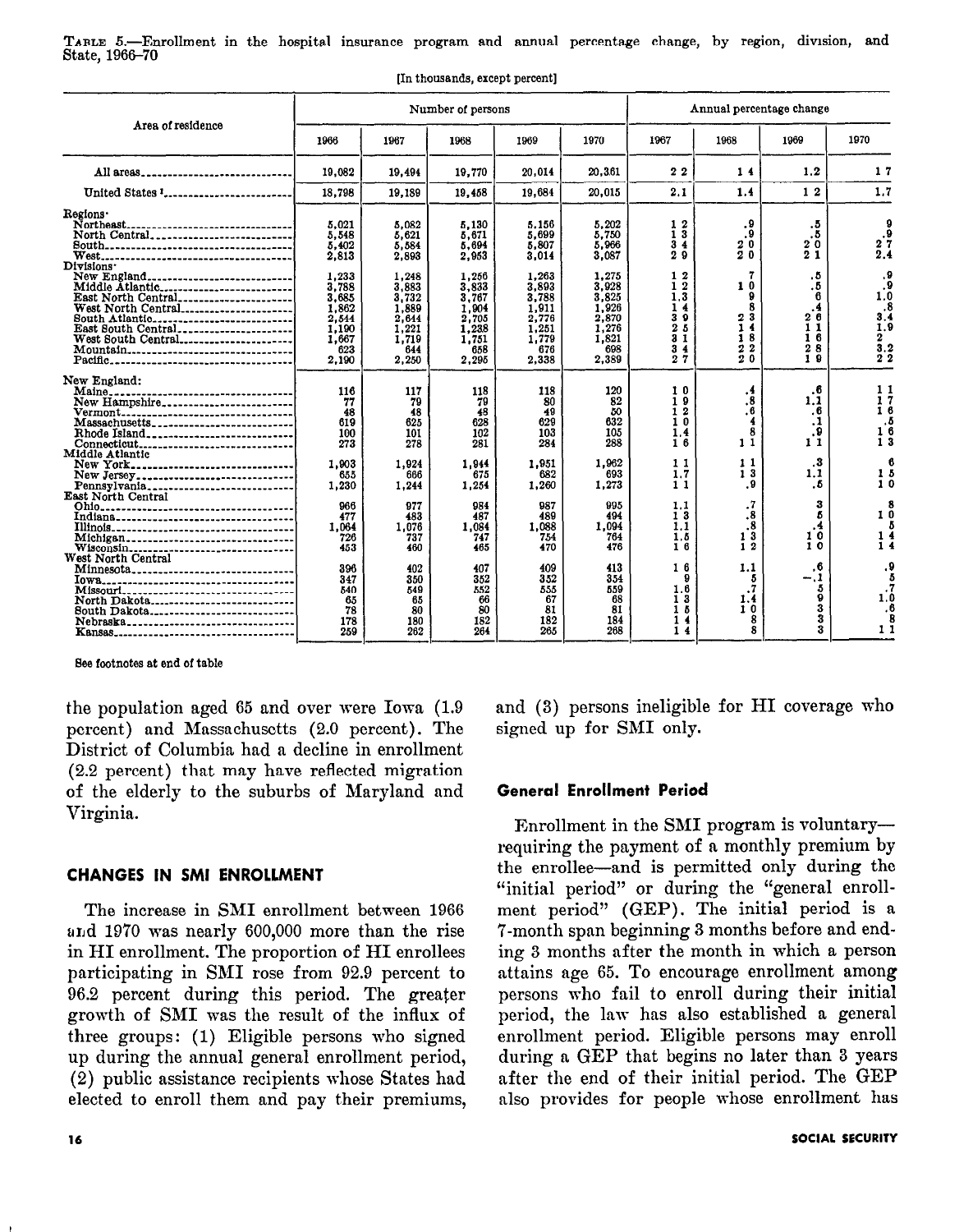TABLE 5.-Enrollment in the hospital insurance program and annual percentage change, by region, division, and State, 1966-70-Continued

[In thousands, except percent]

|                                                                                                                                                                                                                                                                 |                                                           |                                                           | Number of persons                                         |                                                           | Annual percentage change                                  |                                                                                 |                                                                                                     |                                                           |                                                                                                 |
|-----------------------------------------------------------------------------------------------------------------------------------------------------------------------------------------------------------------------------------------------------------------|-----------------------------------------------------------|-----------------------------------------------------------|-----------------------------------------------------------|-----------------------------------------------------------|-----------------------------------------------------------|---------------------------------------------------------------------------------|-----------------------------------------------------------------------------------------------------|-----------------------------------------------------------|-------------------------------------------------------------------------------------------------|
| Area of residence                                                                                                                                                                                                                                               | 1966                                                      | 1967                                                      | 1968                                                      | 1969                                                      | 1970                                                      | 1967                                                                            | 1968                                                                                                | 1969                                                      | 1970                                                                                            |
| South Atlantic<br>Delaware.<br><br>Maryland<br>District of Columbia<br>Virginia.<br><br>West Virginia<br>North Carolina<br>South Carolina<br>Georgia.<br>---------------------------------<br>Florida.<br>-------------------------------<br>East South Central | 42<br>265<br>67<br>334<br>191<br>375<br>176<br>336<br>757 | 43<br>274<br>67<br>344<br>193<br>387<br>181<br>347<br>807 | 44<br>279<br>68<br>350<br>195<br>396<br>185<br>352<br>838 | 44<br>285<br>67<br>356<br>196<br>404<br>188<br>357<br>881 | 45<br>291<br>66<br>364<br>199<br>416<br>193<br>365<br>931 | 21<br>31<br>$(3)$<br>3 <sub>2</sub><br>-5<br>1<br>3.2<br>$2\bar{8}$<br>33<br>66 | 10<br>1.9<br>.4<br>1.7<br>10<br>2<br>$\boldsymbol{\mathsf{2}}$<br>ī<br>$\overline{9}$<br>1.5<br>3.8 | 15<br>2.1<br>$-1.6$<br>1.7<br>. 5<br>20<br>16<br>14<br>52 | 18<br>24<br>$-11$<br>2.4<br>1.2<br>30<br>2.9<br>2.3<br>5.7                                      |
| Kentucky<br>Alabama                                                                                                                                                                                                                                             | 324<br>357<br>299<br>210                                  | 331<br>366<br>809<br>215                                  | 334<br>372<br>314<br>218                                  | 336<br>377<br>319<br>219                                  | 340<br>386<br>326<br>224                                  | 19<br>$\mathbf 2$<br>6<br>3<br>$\boldsymbol{2}$<br>23                           | 11<br>17<br>16<br>1.3                                                                               | . 5<br>14<br>1.6<br>.8                                    | 1.1<br>23<br>23<br>2.1                                                                          |
| West South Central<br>Arkansas<br>Louisiana<br>Oklahoma                                                                                                                                                                                                         | 220<br>280<br>277<br>890                                  | 226<br>289<br>284<br>920                                  | 230<br>293<br>287<br>940                                  | 232<br>297<br>291<br>959                                  | 237<br>304<br>296<br>985                                  | 2<br>8<br>3<br>$\overline{2}$<br>2<br>4<br>3<br>4                               | 15<br>15<br>13<br>22                                                                                | 1.1<br>12<br>14<br>20                                     | 21<br>$1\bar{3}$<br>26<br>26                                                                    |
| Mountain:<br>Montana <sub>---------------------------------</sub><br>Wyoming<br>Colorado<br>New Mexico<br>Arizona___________________________________<br>Nevada                                                                                                  | 67<br>64<br>29<br>177<br>63<br>127<br>69<br>25            | 68<br>66<br>30<br>181<br>66<br>135<br>71<br>27            | 69<br>67<br>30<br>183<br>68<br>140<br>73<br>28            | 69<br>67<br>30<br>185<br>70<br>149<br>75<br>30            | 70<br>69<br>31<br>189<br>73<br>158<br>77<br>31            | 1.0<br>2 <sub>4</sub><br>1.9<br>$\frac{2}{1}$<br>6<br>4<br>3.1<br>65            | 9<br>13<br>1.2<br>1.2<br>30<br>4.1<br>23<br>4.4                                                     | 1<br>4<br>.8<br>13<br>āž<br>63<br>25<br>63                | 10<br>$2\bar{3}$<br>1.7<br>1.7<br>41<br>58<br>$\begin{smallmatrix} 3.2 \ 6.0 \end{smallmatrix}$ |
| Pacific<br>Washington<br>California<br>Alaska                                                                                                                                                                                                                   | 304<br>208<br>1.634<br>6<br>38                            | 309<br>214<br>1,681<br>40                                 | 313<br>218<br>1.717<br>41                                 | 317<br>222<br>1,750<br>43                                 | 323<br>226<br>1,788<br>45                                 | 1,7<br>26<br>29<br>50<br>48                                                     | 1,2<br>1.8<br>21<br>4<br>4<br>44                                                                    | 13<br>1.8<br>$\mathbf{9}$<br>1<br>39<br>42                | $\frac{1.9}{2.2}$<br>$\frac{7}{4}$<br>40                                                        |
| Residence unknown                                                                                                                                                                                                                                               | 15                                                        | 9                                                         | 11                                                        | 8                                                         | Ω                                                         | $-386$                                                                          | 15 1                                                                                                | $-269$                                                    | 138                                                                                             |
| Other areas<br>Puerto Rico<br>Virgin Islands<br>All other<br>Foreign countries                                                                                                                                                                                  | 145<br>141<br>2<br>$(3)$<br>140                           | 154<br>150<br>З<br>(3)<br>151                             | 161<br>1<br>157<br>3<br>$(3)$<br>151                      | 170<br>165<br>$^{(3)}$<br>161                             | 178<br>1<br>174<br>3<br>-1<br>168                         | 63<br>45<br>ß.<br>4<br>10 9<br>$-229$<br>В<br>-2                                | 45<br>12<br>45<br>25<br>29                                                                          | 54<br>60<br>5.4<br>49<br>12 3<br>6<br>4                   | 52<br>$\overline{1}.\overline{0}$<br>$\frac{5}{4}$ $\frac{2}{3}$<br>32 3<br>$\ddot{ }$ .4       |

\* Consists of 50 States, District of Columbia, and residence unknown. f Less than 0 05 percent

\* Less than 600.

terminnted and who want to be reinstated. They may reenroll only once, during a GEP that begins no later than 3 years nfter the termination of their earlier enrollment.

Originnlly, GEP's were limited to October 1 through December 31 of each odd-numbered year, but Public Law 90-97 extended the first GEP through March 31, 1968. Later, the Social Security Amendments of 1967 provided for an annual GEP from Janunry 1 through March 31. Coverage for those who sign up during a GEP begins on July 1 of each year. The number eligible and the number who chose to enroll during the first three CED's were all the state of the state of the first three three GEP's were:

| Year                           | Eligible  | Enrolled |
|--------------------------------|-----------|----------|
| $1967 - 68$ __________________ | 1.300.000 | 650,000  |
| $1969$ _______________________ | 900,000   | 250,000  |
|                                | 310,000   | 140,000  |

The decrease in the number eligible to enroll

BULLETIN, SEPTEMBER 1972

the 1969 GEP became ineligible to enroll in future GEP's. One factor that may influence eligible persons in deciding not to enroll for SMI is the amount of the premium they must pay. (The law permits the Secretnry of Health, Education, and Welfare to increase the premium annually if medical costs rise.) The premium paid by enrollees rose from \$3 a month at the start of Medicare to \$4 a month on April 1, 1968, and then to \$5.30 a month on July 1, 19'70. In addition, the monthly premium of persons who do not enroll in their initial enrollment period is increased by 10 percent for each full 12 months in which they could have but did not enroll. This increase also npplies to persons reenrolling 12 or more months after their first coverage was terminated.

between 1969 and 1970 was partly the result of the 3-year time limit on enrollment. Because of this limit, more than 400,000 persons eligible for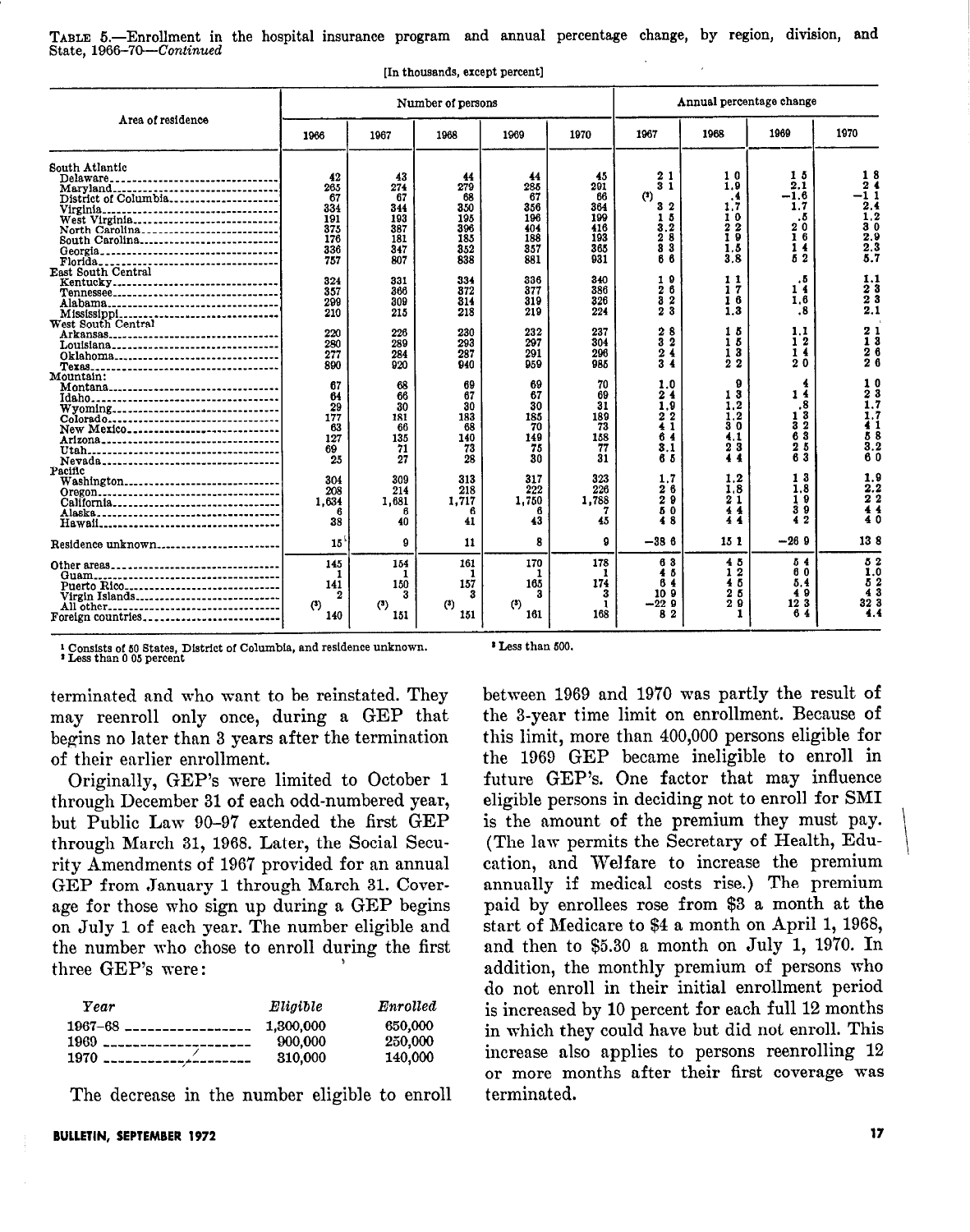#### Public Assistance Recipients

A second factor in the increased enrollment under SMI is the additional number who are public assistance recipients brought into the program through the State "buy in" provision in the law. At the start of Medicare, 22 States elected to enroll and pay premiums for aged persons receiving cash payments under public assistance programs. Public Law 90-248 then extended eligibility, effective April 1, 1968, to persons aged 65 and over who qualify for medical care under State medical assistance programs but not for public assistance money payments. By January 1, 1970-the closing date for requesting this arrangement-46 States and the District of Columbia had agreed to pay premiums for certain categories of public assistance recipients.

As of July 1, 1970, nearly 2 million public assistance recipients were enrolled for SMI under "buy in" agreements. Only four States-Alaska, Louisiana, Oregon, and Wyoming-are not taking part in the program, a fact that may be reflected in the State SMI/HI participation rate. Table 6 shows that the proportion of HI enrollees who were also enrolled in SMI in 1970 was lowest for Alaska (81.8 percent) and Louisiana (92.5 percent), but for Oregon and Wyoming the proportions (95.9 percent and 96.6 percent, respectively) were only slightly below the national average of 97.2 percent.

#### HI ENROLLEES PARTICIPATING IN SMI

When Medicare began, 92.9 percent of the total HI enrollment was enrolled for SMI, but this ratio fell to 91.8 percent a year later (table 6). The first GEP, with coverage effective July 1, 1968, together with increasing enrollment of public assistance recipients under the "buy in" provision, helped raise the ratio to 95.1 percent on July 1, 1968. The ratio continued to rise in the next 2 years.

The SMI participation rate for the United States has been about one percentage point higher than the rate for all of the areas covered by Medicare. The lower rate for persons in all covered areas results from the inclusion of two groups with low participation---those residing in foreign countries and those in outlying areas. (MediTABLE 6.-Percent of persons enrolled in the hospital insurance program participating in the medical insurance program, by region, division, and State, 1966-70

÷,

| Area of residence                                                                                                                                                                                                     | 1966                                                                                             | 1967                                                              | 1968                                                                              | 1969                                                                                         | 1970                                                                                                  |
|-----------------------------------------------------------------------------------------------------------------------------------------------------------------------------------------------------------------------|--------------------------------------------------------------------------------------------------|-------------------------------------------------------------------|-----------------------------------------------------------------------------------|----------------------------------------------------------------------------------------------|-------------------------------------------------------------------------------------------------------|
| All areas                                                                                                                                                                                                             | 929                                                                                              | 91 S                                                              | 95 1                                                                              | 95 S                                                                                         | 962                                                                                                   |
| United States 1                                                                                                                                                                                                       | 938                                                                                              | 927                                                               | 96 1                                                                              | 969                                                                                          | 972                                                                                                   |
| Regions<br>Northeast<br>North Central<br>80uth<br><b>West</b>                                                                                                                                                         | 95 2<br>93 2<br>928<br>94 3                                                                      | 94 4<br>923<br>909<br>93.9                                        | 967<br>2<br>96<br>953<br>965                                                      | 97<br>3<br>97<br>1<br>96<br>2<br>$\ddot{\mathbf{3}}$<br>97                                   | 97 3<br>973<br>970<br>976                                                                             |
| Divisions<br>New England<br>Middle Atlantic<br>East North Central<br>West North Central<br>Mountain<br>Pacific                                                                                                        | 959<br>950<br>938<br>92<br>1<br>92 3<br>925<br>938<br>939<br>94 5                                | 954<br>94 0<br>92 8<br>913<br>907<br>897<br>92 1<br>92 6<br>94 3  | 974<br>964<br>96 1<br>963<br>95 3<br>946<br>957<br>9.5 <sub>5</sub><br>968        | 97<br>9<br>97<br>0<br>97<br>0<br>97<br>3<br>3<br>96<br>95<br>5<br>7<br>96<br>963<br>976      | 98 O<br>97 1<br>972<br>97 5<br>969<br>97 2<br>969<br>969<br>978                                       |
| New England.<br>Maine <sub>r1</sub><br>New Hampshire<br><u> Vermont</u><br>Massachusetts<br>Rhode Island<br>Connecticut                                                                                               | 957<br>3<br>91.<br>95 5<br>964<br>94 5<br>966                                                    | 954<br>926<br>953<br>95<br>7<br>938<br>96 O                       | 974<br>95<br>3<br>972<br>97 6<br>970<br>978                                       | 98 1<br>96<br>3<br>97<br>7<br>98 O<br>97 G<br>982                                            | 983<br>96 5<br>979<br>981<br>97.6<br>983                                                              |
| Middle Atlantic<br>New York<br>New Jersey<br>Pennsylvania<br>East North Central                                                                                                                                       | 95 <sub>4</sub><br>962<br>938                                                                    | 944<br>95 5<br>92.7                                               | 964<br>976<br>958                                                                 | 96<br>-9<br>98 O<br>96<br>7                                                                  | 97 O<br>981<br>967                                                                                    |
| 0hi0<br>Indiana<br>Illinois<br>Michigan<br>Wisconsin<br>West North Central                                                                                                                                            | 934<br>929<br>93 4<br>949<br>94<br>7                                                             | 92<br>-1<br>92<br>2<br>924<br>936<br>943                          | 95 6<br>95<br>3<br>96 <sub>1</sub><br>966<br>97<br>0                              | 96<br>-7<br>964<br>970<br>974<br>97<br>9                                                     | 969<br>96 5<br>97.2<br>97 5<br>980                                                                    |
| Minnesota <sub>--------------------</sub><br>Iowa<br><b>Missouri______________________</b><br>North Dakota <sub>----------------</sub><br>South Dakota________________<br>Nebraska_____________________<br>Kansas<br> | 948<br>946<br>91<br>0<br>91 5<br>93<br>$\overline{\mathbf{2}}$<br>9<br>91<br>86<br>8             | 94 3<br>94<br>1<br>892<br>906<br>92<br>3<br>913<br>87<br>0        | 97<br>1<br>968<br>95<br>7<br>3<br>96<br>96<br>0<br>95<br>9<br>958                 | 97<br>9<br>97<br>6<br>969<br>97<br>$\overline{\mathbf{2}}$<br>0<br>97<br>97<br>1<br>97<br>-0 | 98 1<br>97.7<br>972<br>97.4<br>97 1<br>$97\bar{3}$<br>97<br>2                                         |
| South Atlantic<br>Virginia<br>West Virginia<br>North Carolina<br>South Carolina<br>Georgia                                                                                                                            | 2<br>95.<br>90<br>1<br>7<br>90<br>91<br>6<br>94<br>3<br>92<br>4<br>90<br>0<br>87<br>6<br>95<br>4 | 937<br>89 O<br>880<br>90 0<br>92 5<br>897<br>90 0<br>84 9<br>94 5 | 964<br>929<br>93 0<br>942<br>96 O<br>94 5<br>$\overline{2}$<br>94<br>95 5<br>97.0 | 97<br>1<br>93<br>9<br>950<br>95 5<br>968<br>95<br>1<br>95<br>4<br>7<br>96<br>97<br>8         | 972<br>$\overline{\mathbf{4}}$<br>95<br>95 4<br>959<br>1<br>97<br>96. S<br>95<br>7<br>97.2<br>97<br>9 |
| <b>East South Central</b><br><u>K</u> entucky <sub>*****</sub> ***************<br>Tennessee<br>Alabama<br>Mississippi                                                                                                 | 93 G<br>934<br>93<br>6<br>87<br>5                                                                | 91 5<br>$\overline{2}$<br>92<br>90 G<br>812                       | 96 S<br>96 O<br>948<br>89.3                                                       | 97<br>-6<br>97<br>0<br>3<br>95<br>90 O                                                       | 979<br>97<br>4<br>97<br>-5<br>95<br>5                                                                 |
| West South Central<br>Arkansas <sub>---------------------</sub><br>Louisiana<br>Oklahoma<br>Texas                                                                                                                     | 92<br>7<br>918<br>938<br>947                                                                     | 91 9<br>86 G<br>93 2<br>93 5                                      | 953<br>916<br>96 5<br>969                                                         | 96 5<br>7<br>92<br>974<br>979                                                                | 96 9<br>92 S<br>97<br>7<br>98<br>1                                                                    |
| Mountain<br>Montana<br>Idaho<br>Wyoming<br>Colorado<br>New Mexico<br>Arizona<br>Utah<br>Nevada                                                                                                                        | 94.3<br>92.4<br>935<br>95 5<br>91 O<br>934<br>94 6<br>93 1                                       | 93 6<br>913<br>93 0<br>94 S<br>865<br>925<br>929<br>916           | 965<br>960<br>95 5<br>97<br>0<br>89 9<br>95 5<br>96 O<br>953                      | 97<br>з<br>97<br>0<br>96 5<br>978<br>904<br>964<br>96 5<br>964                               | 97<br>4<br>97<br>1<br>96 G<br>97<br>9<br>948<br>96 B<br>96 4<br>965                                   |
| Pacific<br>Washington__________________<br>Oregon<br>California<br>Alaska<br>Hawaii                                                                                                                                   | 937<br>92 5<br>949<br>79 1<br>95 5                                                               | 932<br>919<br>949<br>75 6<br>944                                  | 969<br>948<br>97 1<br>80 2<br>97 4                                                | 97 B<br>95 8<br>979<br>834<br>97,8                                                           | 97 G<br>95 9<br>98 1<br>81.8<br>98.4                                                                  |
| Residence unknown                                                                                                                                                                                                     | 43 6                                                                                             | 49 O                                                              | 52 2                                                                              | 45 0                                                                                         | 50 2                                                                                                  |
| Other areas<br>Guam<br>--------------------<br>Puerto Rico<br>Virgin Islands                                                                                                                                          | 657<br>606<br>658<br>66 5<br>22 3<br>10 7                                                        | 59 1<br>474<br>593<br>609<br>266<br>14 0                          | 58 5<br>752<br>58 2<br>74 4<br>368<br>116                                         | 57 5<br>76 8<br>56 9<br>86 5<br>328<br>14 0                                                  | 55 8<br>86 8<br>55 1<br>86 8<br>41.5<br>156                                                           |

1 Consists of 5Q States, District of Columbia, and residence unknown.